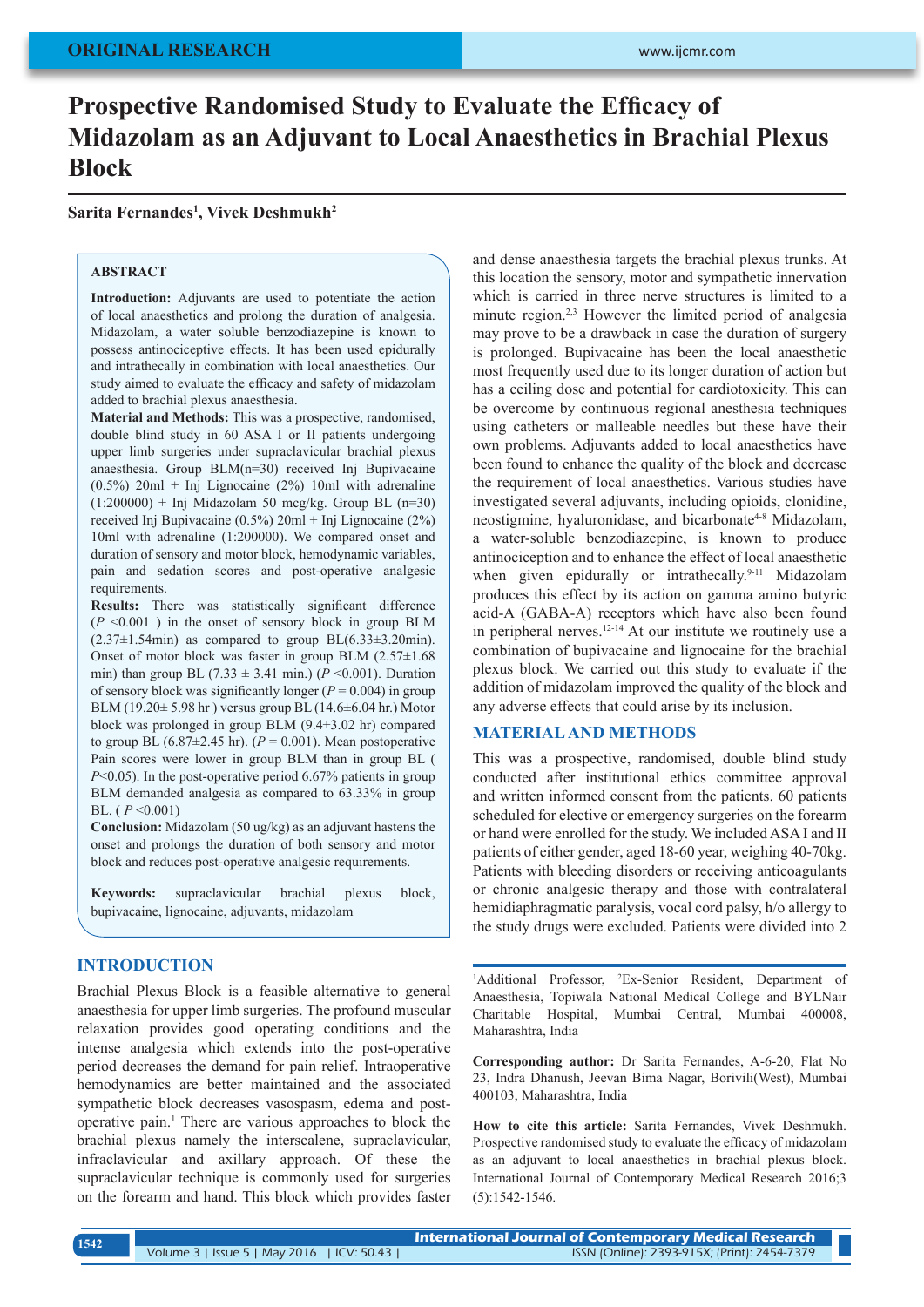groups using computer generated randomisation.

#### **Group BLM (study group)**

Inj Bupivacaine (0.5%) 20ml + Inj Lignocaine (2%) 10ml with adrenaline (1:200000) + 50 mcg/kg of Midazolam

### **Group BL (control group)**

Inj Bupivacaine (0.5%) 20ml + Inj Lignocaine (2%) 10ml with adrenaline (1:200000)

Care was taken to note that the safe upper dose limit of the drugs was not exceeded. The solution to be injected was made by an anaesthetist not involved in performing the block, patient care or data collection. The block was performed by a senior and experienced anaesthesiologist. All patients were premedicated with 1-2 mcg/kg Fentanyl i.v. With the patient in the supine position and the head turned to the opposite side and the ipsilateral arm adducted. The interscalene groove was identified and the finger was moved towards the clavicle to palpate the subclavian artery. The stimulating insulated needle [STIMUPLEX 22 G 50 mm] was inserted just above the palpating finger and advanced in a direction caudad running parallel to the sagittal axis until any two of the following motor responses were elicited.

I] Upper arm: - flexor - biceps, extensor - triceps

II] Fore arm: - extensor - brachioradialis, wrist extensors,

III] Hand: - flexors or extensors of the fingers.

We initially used a current of 0.8 mA frequency 1 Hz to elicit the desired motor

response. The current was gradually reduced to obtain the best possible motor response at a current of 0.6 mA. The current was further reduced to 0.2 mA to rule out the intraneural placement. The needle was repositioned and the drug solution injected on

obtaining the best response at 0.4- 0.6 mA after confirming negative aspiration for blood.

The following parameters were studied.

1] **Onset of sensory block**:- the time from injection till there was absence of sensation in the areas supplied by medial, radial, ulnar and musculocutaneous nerves measured at 0, 2, 5, 10. 20 and 30min

0= no block (normal sensation)

1= partial block (decreased sensation)

2= complete block (no sensation)

A cotton swab dipped in spirit was used to test the sensory block.

2] **Onset of motor block:** - Motor block was measured at 0,2,5,10,20, and 30 min by assessing the following motor functions i.e. flexion at elbow (musculocutaneous nerve), wrist and elbow extension, opposition of thumb and index finger(median nerve) and opposition of thumb and little finger (ulnar nerve).

Motor block was graded as:

- 0= no block (full muscle activity)
- 1= partial block (decreased muscle activity)
- 2= complete block (no muscle activity)

3] **Duration of sensory block**:-Time elapsed between injection of the drug and appearance of pain requiring analgesia.

4] **Duration of motor block**: Time elapsed between injection of the drug to complete return of motor power.

5] **Hemodynamic parameters:** Heart rate, systolic and diastolic blood pressure and arterial oxygen saturation (SpO2) were measured at 0, 2, 5, 10, 20, 30 min and thereafter every 15 min till the end of surgery.

6] Sedation was assessed using the Ramsay sedation score at 0, 2, 5, 10, 20, 30 min and repeated every 15 min till surgery was completed.

- 1 Anxious or restless or both
- 2 Cooperative, orientated and tranquil
- 3 Responding to commands
- 4 Brisk response to stimulus
- 5 Sluggish response to stimulus
- 6 No response to stimulus

7] Pain score using visual analogue scale where 0 is no pain and 10 is worst possible pain s(VAS): was recorded at 6,12 and 24 hr post-operative period

8] Number of patients demanding analgesia in the postoperative period: Analgesia in the form of injection diclofenac was given on demand by the patient or when the VAS score was>/=3

Only patients with complete sensory and motor bock were included in the study. Patients who had to be supplemented general anaesthesia at any time during the intraoperative period were excluded from the study.

According to previous studies<sup>15</sup> all the patients  $(100\%)$  in the plain bupivacaine group needed rescue analgesia whereas only 15% demanded analgesia in the bupivacaine plus midazolam group. A power analysis indicated that a sample size of 60 was sufficient to detect a large statistical difference with an alpha  $=0.05$ 

## **STATISTICAL ANALYSIS**

Statistical Analysis was performed using SPSS version 15. All results were expressed as Mean  $\pm$  SD. Comparision of the demographic variables, hemodynamic parameters, onset and duration of sensory and motor block was performed using the unpaired t test. Sedation and pain scores at various intervals were compared with Mann Whitney U test while the post-operative analgesic requirements were compared using Chi square test.

### **RESULTS**

Demographic variables( age, gender distribution and weight) were comparable. Duration of surgery was similar. Onset of sensory block occurred earlier in group BLM (2.37 $\pm$  1.54 min) as compared to group BL (6.33± 3.20) (*P*<0.001). Onset of motor block in Group BLM was also faster (2.57±1.68min) versus Group BL 7.33±3.41min (*P* <0.001). Duration of sensory block in Group BLM was longer  $(19.20\pm5.98$ hr) as compared to Group BL $(14.60\pm6.04)$  hr) ( *P*=.004). The motor block also lasted longer in Group BLM (9.40±3.02 hr) versus Group BL (6.87± 2.45 hr)

 $(P < .001)$ 

Sedation scores were comparable during the intra and postoperative period. The post-operative pain scores at 6,12 and 24hr were lower in group BLM as compared to group BL (*P*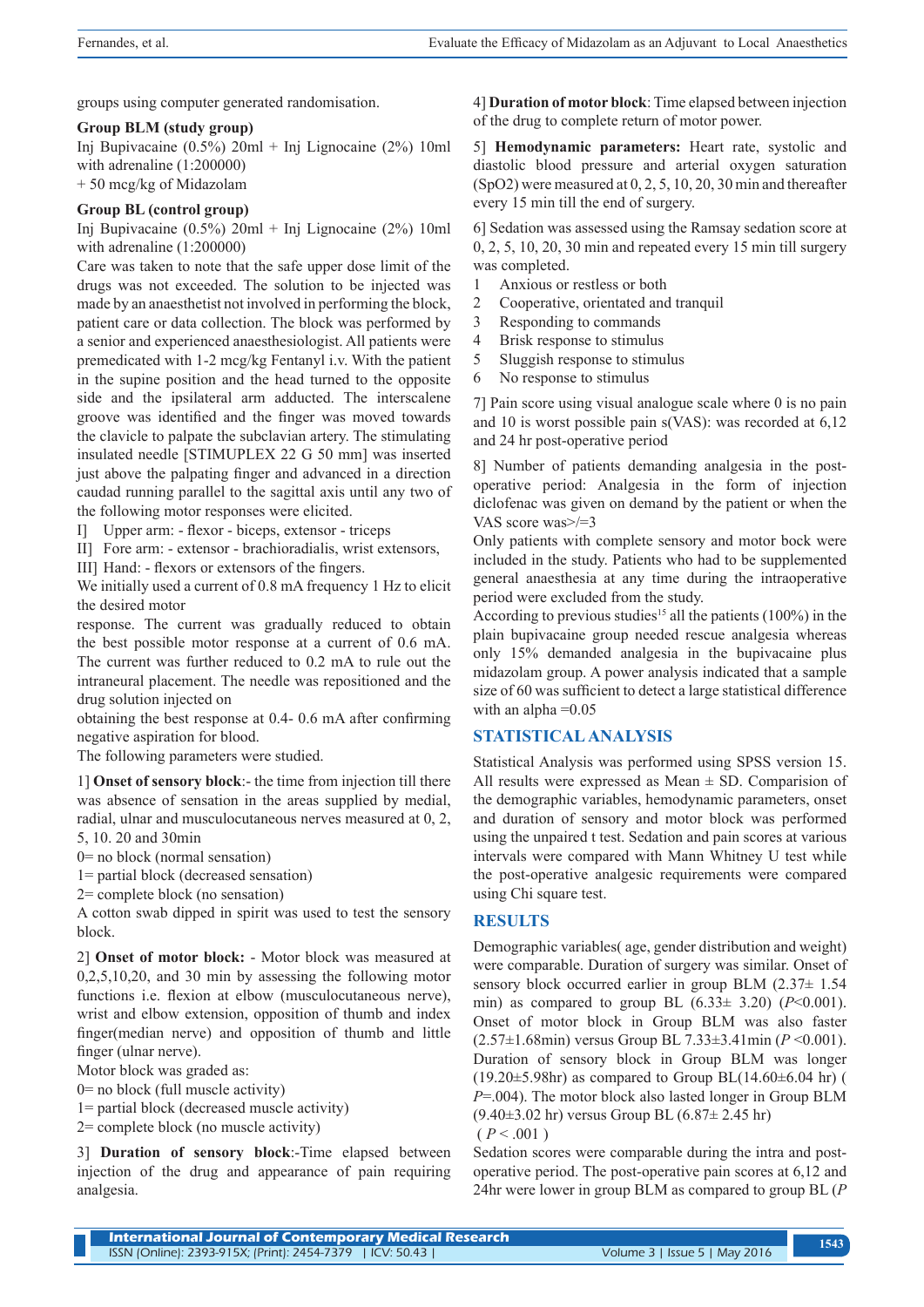| Parameter                                                       | <b>Group BLM</b> |           |           |       | <b>Group BL</b> |          |                        |             |  |
|-----------------------------------------------------------------|------------------|-----------|-----------|-------|-----------------|----------|------------------------|-------------|--|
|                                                                 | Mean             | <b>SD</b> | Range     | Mean  | <b>SD</b>       | Range    | <b>Unpaired t test</b> | P value     |  |
| Onset of sensory block(min)                                     | 2.37             | 1.54      | $2 - 10$  | 6.33  | 3.20            | $5-20$   | 6.119                  | P<.001      |  |
| Onset of Motor block(min)                                       | 2.57             | 1.68      | $2 - 10$  | 7.33  | 3.41            | $5 - 20$ | 6.877                  | P<.001      |  |
| Duration of sensory block (hours)                               | 19.20            | 5.98      | $12 - 24$ | 14.60 | 6.04            | $6 - 24$ | 2.965                  | $P = 0.004$ |  |
| Duration of motor block (hours)                                 | 9.40             | 3.02      | $6 - 12$  | 6.7   | 2.45            | $2 - 12$ | 3.568                  | P < .001    |  |
| Table-1: Time for Onset and Duration of Sensory and Motor block |                  |           |           |       |                 |          |                        |             |  |

| Group                                                      |         |       | <b>Number of Patients</b>     |  |                | <b>Total</b> |      |                    |  |
|------------------------------------------------------------|---------|-------|-------------------------------|--|----------------|--------------|------|--------------------|--|
|                                                            |         |       | <b>Required Supple-</b>       |  |                |              |      |                    |  |
|                                                            |         |       | ments                         |  |                |              |      |                    |  |
|                                                            |         |       | <b>Yes</b>                    |  | N <sub>0</sub> |              |      |                    |  |
| Group BLM                                                  | Count   |       | $\mathfrak{D}_{\mathfrak{p}}$ |  | 28             |              | 30   |                    |  |
|                                                            | Percent |       | 6.67%                         |  | 93.3%          |              | 100% |                    |  |
| Group BL                                                   | Count   |       | 19                            |  |                | 11           |      | 30                 |  |
|                                                            | Percent |       | 63.33%                        |  |                | 36.67%       |      | 100%               |  |
| Total                                                      | Count   |       | 21                            |  |                | 39           |      | 60                 |  |
|                                                            | Percent |       | 35.0%                         |  |                | 65.0%        |      | 100%               |  |
| Table-2: Number of Patients requiring analgesics in the 24 |         |       |                               |  |                |              |      |                    |  |
| hour post-operative period                                 |         |       |                               |  |                |              |      |                    |  |
| <b>Chi-Square Test</b>                                     |         | Value | Df                            |  | P value        |              |      | <b>Association</b> |  |
| Pearson Chi-Square                                         |         | 21.17 | 1                             |  |                | < 0.0001     |      | Significant        |  |
| Fisher's Exact Test                                        |         |       |                               |  | < 0.0001       |              |      | Significant        |  |



**Graph-1:** Comparison between the number of patients who required analgesic supplementation in the 24 hour post-operative period

#### $< 0.05$ ).

The number of patients who demanded post-operative analgesia were significantly less in group BLM(6.67%) as compared to group BL(63.33%). Other than arterial puncture which occurred in four patients( 2 from either group), no adverse events were recorded.

#### **DISCUSSION**

The advantages of performing upper limb surgeries under brachial plexus block are many but the limited duration of action in prolonged surgeries is a significant drawback. When continuous catheter techniques are not available, adjuvants help by potentiating the action of local anaesthetics. The various adjuvants investigated include opioids, clonidine, dexamethasone, neostigmine, hyaluronidase and

#### bicarbonate.<sup>4-8</sup>

We evaluated the efficacy and safety of midazolam when combined with a mixture of bupivacaine and lignocaine for supraclavicular brachial plexus block. This was a prospective randomised study where the control group received a mixture of only local anaesthetics in the same volume and concentration as the study group. The onset time of sensory block was 2.37±1.54 min in the midazolam group as compared to 6.33±3.20 min in the control group. Our findings were in consonance with those of Jarbo, Batra et al where the onset of sensory block was  $12 \pm 2.9$  min with midazolam as compared to  $20 \pm 3.8$  min in the control group. Onset of block was faster in our study as we had used a combination of lignocaine and bupivacaine as compared to Jarbo, Batra et al<sup>15</sup> who used only bupivacaine. Onset of motor block was  $2.57\pm1.68$  min in the midazolam group as compared to  $7.33 \pm 3.41$  min in the control group. Similar results were found by Jarbo et al<sup>15</sup> where the onset of motor block with addition of midazolam was  $9.2 \pm 2.38$  min as compared to  $17.1\pm3.83$  min with plain bupivacaine. This could be due to a local anaesthetic property of midazolam and its synergistic action with that of local anaesthetics.<sup>9-11</sup>

 In our study however, the onset of sensory block was faster as compared to motor block. This was in contrast to studies conducted by Winne et al<sup>16</sup> and Jarbo Batra et al where the motor block preceded the onset of sensory block. A study was conducted by Winnie et al which studied separate onset and recovery of sensory and motor block in peripheral (mantle)and central (core) bundle within nerve trunks. Due to the somatotrophic configuration of nerve fibres in the trunks, motor block sets in earlier than sensory block. Motor fibres are located more peripherally than sensory fibres and hence a local anaesthetic injected peripherally will arrive at and begin to block motor fibres before it reaches the more centrally located sensory fibres.

The duration of sensory blockade (19.20±5.98 hr ) was significantly longer  $(P \le 0.05)$  in the midazolam group as compared to the control group  $(14.6\pm6.04)$  hr). The duration of motor block was also significantly prolonged to 9.40±3.02hours when midazolam was added as compared to 6.87±2.45 hours with only local anaesthetics. Prolongation of motor block may be undesirable in surgeries of short duration.

We noted a longer duration of both sensory and motor block as compared to the study by Jarbo Batra et al. This was probably because we used an adrenalized solution of local anaesthetics in both groups. Our results show that sensory block tended to last longer as compared to motor block which is similar to the observation by Winnie et al and Jarbo Batra et al. These authors explained that large fibres require higher concentration of local anaesthetics than small fibres.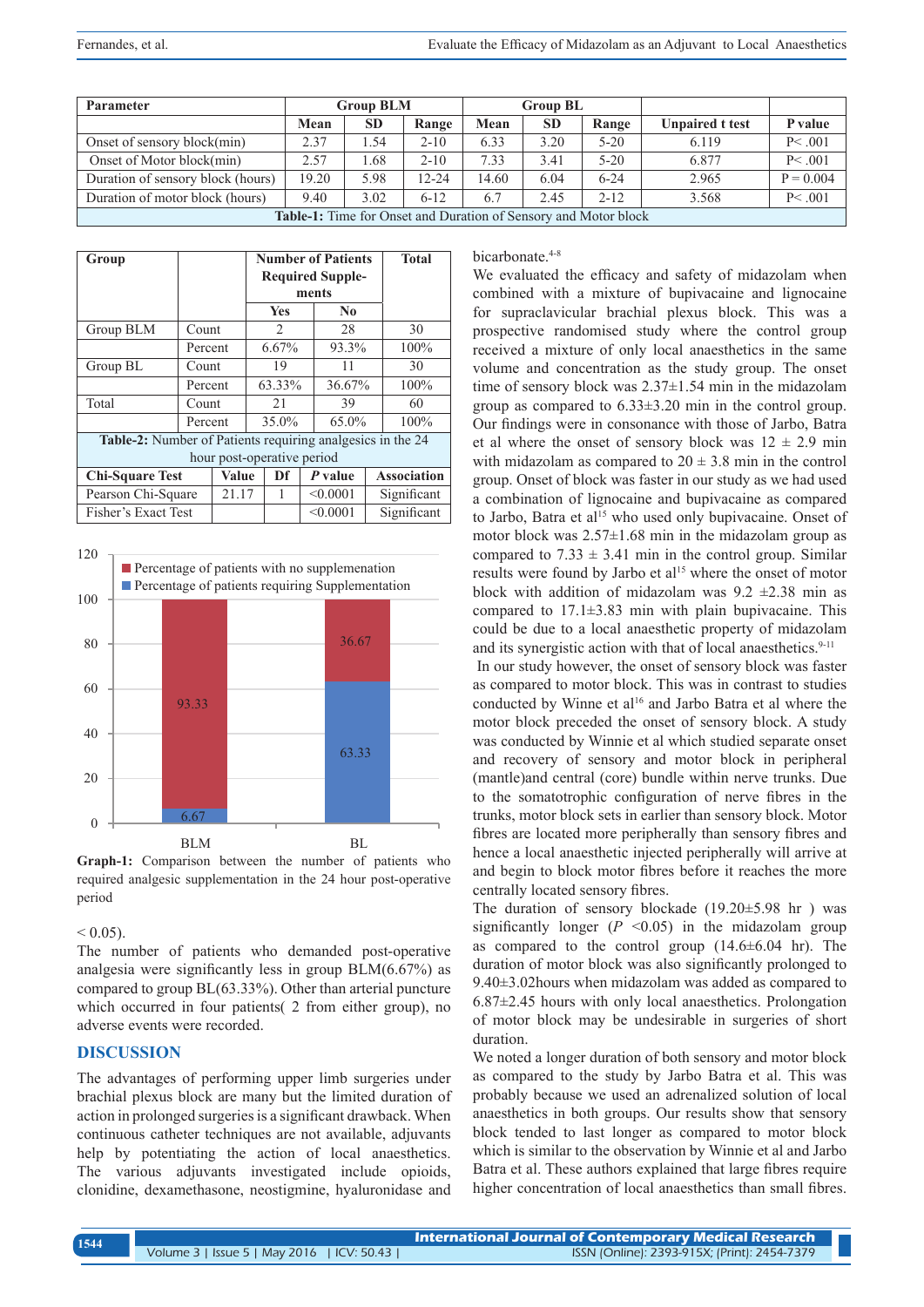| <b>Time</b>                                                            |      |           | <b>Group BLM</b> |            |      | <b>Group BL</b> | <b>Mann-whitney</b> | P Value    |               |        |
|------------------------------------------------------------------------|------|-----------|------------------|------------|------|-----------------|---------------------|------------|---------------|--------|
|                                                                        | Mean | <b>SD</b> | Median           | <b>IQR</b> | Mean | <b>SD</b>       | Median              | <b>IQR</b> | <b>U</b> test |        |
| 0 <sub>min</sub>                                                       | 6.47 | 1.85      | 7.00             | 2.00       | 6.83 | 1.44            | 7.00                | 2.00       | 400           | 0.460  |
| $2 \text{ min}$                                                        | 4.13 | 1.59      | 4.00             | 2.00       | 6.30 | 1.26            | 6.50                | 2.00       | 127           | < 0.01 |
| 5 min                                                                  | 1.23 | 1.59      | 1.00             | 2.00       | 4.97 | 1.47            | 5.00                | 2.00       | 54            | < 0.01 |
| $10 \text{ min}$                                                       | 0.00 | 0.00      | 0.00             | 0.00       | 1.60 | 2.08            | 0.00                | 3.00       | 255           | < 0.01 |
| $20 \text{ min}$                                                       | 0.00 | 0.00      | 0.00             | 0.00       | 0.17 | 0.59            | 0.00                | 0.00       | 405           | 0.506  |
| $30 \text{ min}$                                                       | 0.00 | 0.00      | 0.00             | 0.00       | 0.10 | 0.40            | 0.00                | 0.00       | 420           | 0.657  |
| 1 <sub>hr</sub>                                                        | 0.00 | 0.00      | 0.00             | 0.00       | 0.07 | 0.25            | 0.00                | 0.00       | 420           | 0.657  |
| 2 <sub>hr</sub>                                                        | 0.00 | 0.00      | 0.00             | 0.00       | 0.07 | 0.25            | 0.00                | 0.00       | 420           | 0.657  |
| 6 <sub>hr</sub>                                                        | 0.20 | 0.66      | 0.00             | 0.00       | 3.33 | 2.28            | 4.00                | 3.00       | 122           | < 0.01 |
| 12 <sup>hr</sup>                                                       | 2.90 | 1.35      | 3.00             | 2.00       | 5.47 | 1.11            | 6.00                | 1.00       | 69            | < 0.01 |
| 24 <sub>hr</sub>                                                       | 4.20 | 0.76      | 4.00             | 1.00       | 5.90 | 0.99            | 6.00                | 2.00       | 94            | < 0.01 |
| <b>Table-3:</b> Peri-operative Pain Scores using Visual Analogue Scale |      |           |                  |            |      |                 |                     |            |               |        |

The minimal effective concentration of local anaesthetics for large motor fibres is greater than for small (sensory) fibres.<sup>17</sup> Postoperatively significantly lower pain scores were recorded at 6 hr, 12 hr and 24 hr with addition of midazolam which could be due to its antinociceptive action on GABA-A receptors present in the brachial plexus. Bhisitkul et al<sup>13</sup> showed that axonal GABA receptors are present on both normal and regenerated sensory fibres in rat peripheral nerve. It was Cairns et al who discovered that activation of GABA receptors within the temporomandibular joint could diminish the conduction of nociceptive signal transmission.<sup>14</sup> The Ramsay sedation score was comparable between the two groups and the highest score recorded was 2. The study conducted by Jarbo Batra et al showed higher sedation scores with midazolam 15 min after injecting the drug until 30 min postoperatively. The sedative effects of midazolam are observed due to partial vascular uptake of the drug and it's transfer to the central nervous system. Midazolam is highly lipophilic and diffuses faster in to the blood vessels. It has a rapid clearance (6-11 ml/kg/min) and short half life  $(1.7 - 2.6hr)^{18}$ 

Similar to other studies we did not find any significant difference in the pulse rate, systolic and diastolic blood pressure and arterial oxygen saturation intra-operatively and until 24 hr post-operatively. When midazolam is added in doses of about 1- 2 mg intrathecally has a positive effect on perioperative and chronic pain. Intrathecal midazolam has not been associated with neurotoxic problems in animals.19 Tucker et al found that midazolam given intrathecally potentiates the analgesic effect of intrathecal fentanyl in labouring patients $20$ 

We studied midazolam at a dose of 50mcg/kg as others have used the same doses for neuraxial blocks and have not observed any serious consquences. The average dose we used was 2.5mg to 3 mg. Trivedi V, Patel  $N<sup>21</sup>$  compared the sedation scores of 5mg of midazolam with that of 150mcg of clonidine in combination with local anaesthetics in supraclavicular brachial plexus block. They concluded that Clonidine provides better postoperative analgesia and more sedation than midazolam. Kim Min Soo et al<sup>22</sup> compared the effects of fentanyl 100 mcg versus 3 mg midazolam versus a combination of 3 mg midazolam  $+$  100 mcg fentanyl added to local anaesthetics (40 ml of 1.5%lignocaine ). They concluded that incidence of successful block was higher

when a combination of midazolam and fentanyl was added. Hayes et al<sup>23</sup> found that the group which received  $50$  mcg/ kg midazolam intra-articularly in combination with 0.25% bupivacaine (20ml) had significantly lower VAS at rest and during movement as compared to the group receiving 50mcg/kg midazolam in normal saline(20ml) and the group given only 0.25% bupivacaine(20ml).

# **CONCLUSION**

We conclude that midazolam in the dose of 50mcg/kg can be safely used to potentiate the action of local anaesthetics in brachial plexus block.

## **REFERENCES**

- 1. Lund PC, Cwik JC, Vallesteros F. Bupivacaine- a new long acting local anaesthetic agent. A prelimnary clinical and laboratory report. Anesth Analg. 1976; 49:103-13.
- 2. Lanz E, Theiss D, Jankovic D: The extent of blockade following various techniques of brachial plexus block. Anesth Analg. 1983:62:55-8.
- 3. Urmey W: Upper extremity blocks, in Brown D (ed): Regional anesthesia and analgesia. Philadelphia, W.B. Saunders Company. 1996; pp 254-78.
- 4. Bazin JE, Massoni C, Bruelle P, Fenies V, Groslier D, Schoeffler P. The addition of opioids to local anaesthetics in brachial plexus block: the comparative effects of morphine, buprenorphine, and sufentanil. Anaesthesia. 1997;52:858–62.
- 5. Culebras X, Van Gessel E, Hoffmeyer P, Gamulin Z. Clonidine combined with a long acting local anaesthetic does not prolong postoperative analgesia after brachial plexus block but does induce hemodynamic changes. Anesth Analg. 2001;92:199–204.
- 6. Bone HG, Van Aken H, Brooke M, Burkle H. Enhancement of axillary brachial plexus block anesthesia by coadministration of neostigmine. Reg Anesth Pain Med. 1999;24:405–10.
- 7. Keeler JF, Simpson KH, Ellis FR, Kay SP. Effect of addition of hyaluronidase to bupivacaine during axillary brachial plexus block. Br J Anaesth. 1992;68:68–71.
- 8. Bedder MD, Kozody R, Craig DB. Comparison of bupivacaine and alkalinized bupivacaine in brachial plexus anesthesia. Anesth Analg. 1988;67:48–52.
- 9. Edwards M, Serrao JM, Gent JP, Goodchild CS. On the mechanism by which midazolam causes spinally mediated analgesia. Anesthesiology. 1990;73:273-7.
- 10. Nishiyama T, Yokoyama T, Hanaoka K. Midazolam